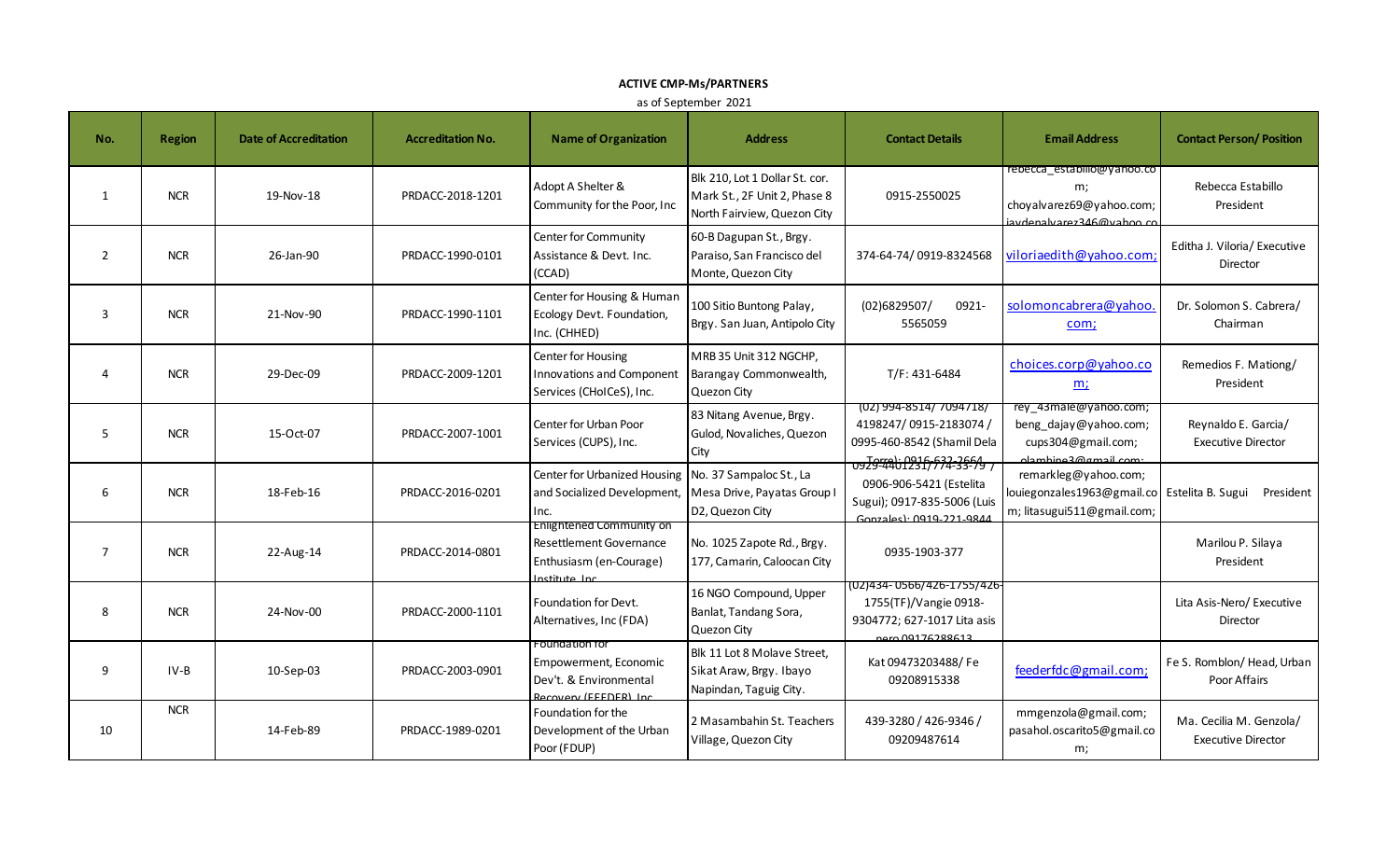| No. | <b>Region</b> | <b>Date of Accreditation</b> | <b>Accreditation No.</b> | <b>Name of Organization</b>                                                                       | <b>Address</b>                                                                                     | <b>Contact Details</b>                                                                                   | <b>Email Address</b>                                   | <b>Contact Person/ Position</b>                               |
|-----|---------------|------------------------------|--------------------------|---------------------------------------------------------------------------------------------------|----------------------------------------------------------------------------------------------------|----------------------------------------------------------------------------------------------------------|--------------------------------------------------------|---------------------------------------------------------------|
| 11  | IV-A          | 13-Dec-18                    | PRDACC-2018-1202         | Gabay sa Kaunlaran ng<br>Pabahay Center, Inc.                                                     | Blk. 17, Lot 2, GB Village,<br>Bgry. Bautista, San Pablo City,<br>Laguna                           | 0915-2314463                                                                                             |                                                        | Henry D. Encarnacion /<br><b>Executive Director</b>           |
| 12  | IV            | 01-Dec-17                    | PRDACC-2017-1204         | Habitares & Resources<br>Foundation Inc.                                                          | South National Highway,<br>Brgy. Sicsican, Puerto<br>Princesa City, Palawan                        | 0929-395-8997/0926-346-<br>8593                                                                          |                                                        | Juliet M. Padul<br>President                                  |
| 13  |               | 23-Jul-18                    | PRDACC-2018-0701         | Helping One People<br><b>Empowerment and Bamboo</b><br><b>Promotion Movement</b>                  | Bugallon Proper, Ramon,<br>Isabela                                                                 | 09358353535                                                                                              |                                                        | Danilo Bayubay/President                                      |
| 14  | VI            | 31-Aug-11                    | PRDACC-2011-0801         | HOPE) Entredationeged<br>Metropolitan Area and<br>Neighborhood Evolvement<br>HUMANE) Incorporated | Door 9 2/F BC Bank Bldg.,<br>Araneta St., Bacolod City,<br>Negros Occidental                       | (034)476-8263/ (034)435-<br>6247/                                                                        |                                                        | Janette S. Gariando/<br>President                             |
| 15  | 29            | 09-Sep-02                    | PRDACC-2002-0901         | <b>Holy Ground Philippines</b><br>Foundation, Inc.                                                | 63 Magat Salamat St. Bonita<br>Homes Subdivision Marikina<br>City                                  | 941-0818/0927-7373157<br>0927-737-3157 (Yolanda<br>Figueroa)                                             | kctrajano@yahoo.com;<br>richellefigueroa@yahoo.com     | Yolanda Figueroa/ President                                   |
| 16  | 30            | 12-Sep-18                    | PRDACC-2018-0901         | Humanitarian Intension for<br><b>Community Empowerment</b><br>Reform, Inc. (HICER)                | 119 P. Dela Cruz St.,<br>Barangay San Bartolome,<br>Novaliches, Quezon City                        | 0927-736-8568; 0956-219<br>0079 (Ron Soriano); 0905-<br>848-2648 (Monica Lacson)                         | hicer.foundation@gmail.com<br>; remgsoriano@gmail.com; | Lerma G. Soriano (Chairman)                                   |
| 17  | 31            | 10/26/2017                   | PRDACC-2017-1001         | <b>Iloilo City Urban Poor</b><br>Federation, Inc. (ICUPFI)                                        | Brgy. Bitoon, Jaro, Iloilo City                                                                    | 501-85-91 (Globelines)                                                                                   |                                                        | Benfred A. Tacuyan<br>(President)                             |
| 18  | 32            | 12-Mar-92                    | PRDACC-1992-0301         | Iloilo Peoples Habitat Fdn.,<br>Inc.                                                              | Int. 137 M.H. Del Pilar, Molo,<br><b>Iloilo City</b>                                               | (033) 337-1017/Evelyn Jover<br>$-0917 - 8810482$                                                         | eve.jover@gmail.com                                    | Eveline Jover/ Executive<br>Director                          |
| 19  | <b>NCR</b>    | 13-Dec-18                    | PRDACC-2018-1201         | Institute for Philippine<br>Cooperative and Social<br>Enterprise Development, Inc.<br>(DCCFD)     | Unit 101, Philippine<br>Cooperative Center Building,<br>90 Balete Drive Extension,                 | 655-3687 / 0933-8167540;<br>leonix46@gmail.com;<br>eesha.ador@gmail.com;<br>0006-462-0562 (Lionel Abril) | leonix46@gmail.com;<br>eesha.ador@gmail.com;           | Ricardo R. Serrano /<br>Cooperatice Development<br>Spacialist |
| 20  | $\mathbf{H}$  | 28-Mar-08                    | PRDACC-2008-0301         | Isabela Faithful Servants<br>Foundation, Inc.                                                     | Main: Woodcrest Homes<br>Subdivision, Tagaran,<br>Cauayan, Isabela<br>Satellite: 90A Broy, Bayanan | 0926-2278996/0917-<br>4185056                                                                            | ifsfi cauayan@yahoo.co<br>m                            | Victoria Balimbin/ President                                  |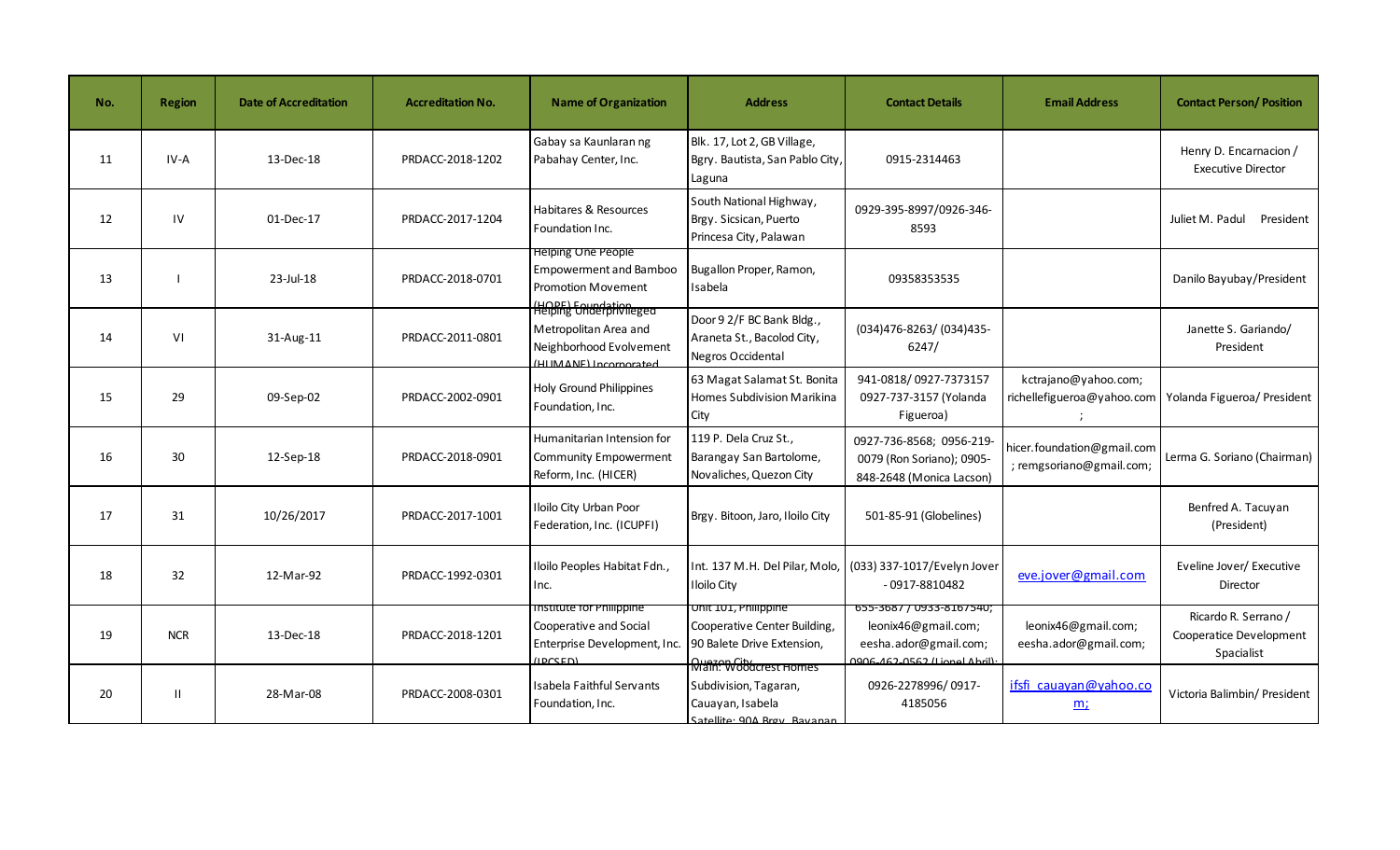| No. | <b>Region</b> | <b>Date of Accreditation</b> | <b>Accreditation No.</b> | <b>Name of Organization</b>                                                        | <b>Address</b>                                                                                                        | <b>Contact Details</b>                                                                                                          | <b>Email Address</b>                                                                             | <b>Contact Person/ Position</b>                 |
|-----|---------------|------------------------------|--------------------------|------------------------------------------------------------------------------------|-----------------------------------------------------------------------------------------------------------------------|---------------------------------------------------------------------------------------------------------------------------------|--------------------------------------------------------------------------------------------------|-------------------------------------------------|
| 21  | <b>NCR</b>    | 21-May-18                    | PRDACC-2018-0502         | Kalinga Para sa Pag-unlad ng<br>Komunidad, Inc.                                    | Blk. 3, Lot 5, Cristina Lanes,<br>Diamond Village, Brgy.<br>Kaligayahan, Quezon City                                  | 0926-105-3648/0932-196-<br>5072/<br>kalingappk_ngo@yahoo.co                                                                     | kalingappk ngo@yahoo.co<br>m;<br>josephinemarabe30@yahoo.                                        | Melda Mojica                                    |
| 22  | XII           | 17-Jun-09                    | PRDACC-2009-0601         | Katotohanan sa Pagkakaisa<br>at Serbisyo Foundation, Inc.<br>(KPS) Foundation Inc. | Purok Magsaysay, Barangay<br>Labangal, Gen. Santos City                                                               | (083) 301-4008                                                                                                                  | kps foundation@yahoo.com<br>.ph;                                                                 | Rodrigo M. Olarte/ President                    |
| 23  | <b>NCR</b>    | $21-May-18$                  | PRDACC-2018-0501         | Lupang Kalinga Devt. Inc.                                                          | Lot 1 Block 1 SVD Compound,<br>Lias, Marilao, Bulacan;<br>Unit 2 Second floor, Sir                                    | 0917-724-1277 (Jennifer<br>Tubon); 0949-984-4025<br>(Susana Reyes); 0929-661-<br>1/2154 (Barbara Timbol)<br>  1229-9380806/0928 | tubonjennifer@gmail.com;                                                                         | Jennifer D. Tubon                               |
| 24  | <b>NCR</b>    | 24-Aug-04                    | PRDACC-2004-0801         | Makawili JayC Foundation,<br>Inc.                                                  | 02 Paquita Street, Joan of Arc<br><b>Gulod Novaliches Quezon</b><br>City                                              | 09455480310 (Noriel<br>Magbiro - Acting President)<br>09982458833 (Eliza Desales                                                | makawiiijycroundation@yan<br>oo.com;<br>nessiecastillo26@gmail.com;<br>norielmaghiro7@gmail.com: | Chairman                                        |
| 25  | VI            | 16-Mar-06                    | PRDACC-2006-0301         | Negros Urban Areas<br>Development Foundation,<br>Inc.                              | Zna fir. Rm #2, Miatown<br>Arcade, Rosario-Araneta sts.<br>Bacolod City; Rm. 314 Yusay<br>Ridg Araneta Street Racolod | (034) 434-8319                                                                                                                  |                                                                                                  | Engr. Manuel A. Estrologo/<br>President         |
| 26  | 5             | 01-Dec-17                    | PRDACC-2017-1201         | Newlife Realty Management<br>Corporation                                           | Door 7 Ordinario Building,<br><b>SGV Barangay Mancruz,</b><br>Daet, Camarines Norte                                   | (054)721-5897                                                                                                                   |                                                                                                  | Eva A. Samonte (President)                      |
| 27  | VII           | 30-Mar-89                    | PRDACC-1989-0301         | Pagtambayayong - A<br>Foundation for Mutual Aid,<br>Inc.                           | 102 P. Del Rosario Extension.<br>Cebu City                                                                            | (032) 418-2168 / 253-7974                                                                                                       |                                                                                                  | Ms. Hope Minor                                  |
| 28  | $IV-B$        | 25-Sep-06                    | PRDACC-2006-0901         | Palawan Foundation For<br>Human & Environmental<br>Concerns, Inc.                  | Rm. 6 Garcellano Complex,<br>Rizal Avenue, Puerto Princesa<br>City, Palawan                                           | 782-1247 / 413-1311 (TF) /<br>0929-5113776                                                                                      |                                                                                                  | Dr. Myrna O. Lacanilao/<br>President            |
| 29  | <b>NCR</b>    | 29-Dec-09                    | PRDACC-2009-1202         | Partnerships For Integrated<br>Services and Social<br>Development (I-Serve), Inc.  | Kristong Hari Foundation,<br>Inc., SIPNA Compound, Brgy.<br>Bagong Silangan, Quezon                                   | 09279638394<br>(02) 9328252/0922-<br>8643195/0928-7652939/<br>0010_250_0738 (Consolacion                                        | iserve ph@yahoo.com;                                                                             | Jeannette R. Dumo/<br><b>Executive Director</b> |
| 30  | IX            | 12-Sep-18                    | PRDACC-2018-0902         | People's Home Organization,<br>Inc.                                                | Luna Novicio St., Barangay II, I (036) 522-3972/ 0977-173-5408                                                        |                                                                                                                                 |                                                                                                  | Angie A. Magabilin<br>(President)               |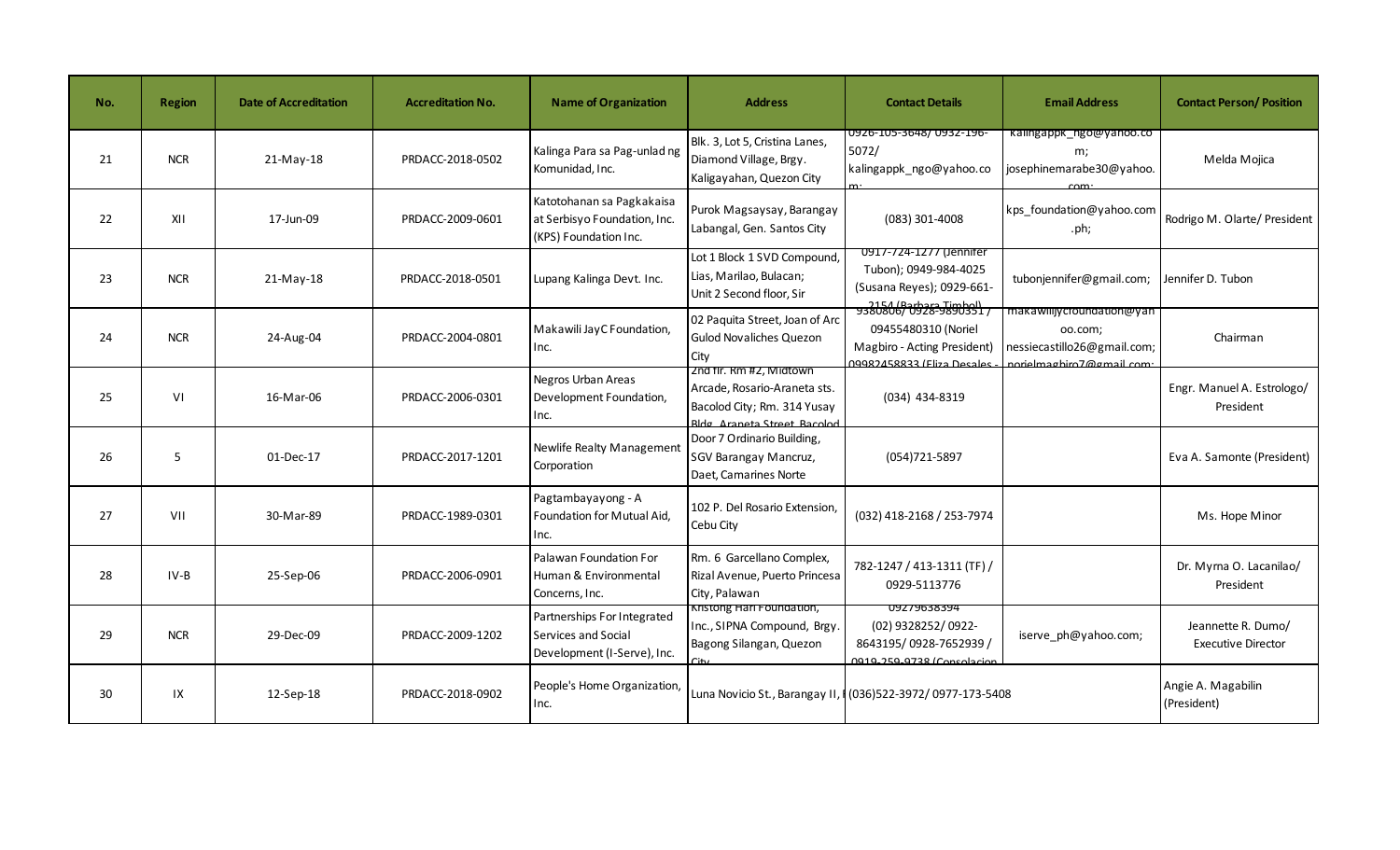| No. | <b>Region</b> | <b>Date of Accreditation</b> | <b>Accreditation No.</b> | <b>Name of Organization</b>                                                             | <b>Address</b>                                                                                                    | <b>Contact Details</b>                                                                                                | <b>Email Address</b>                                                                                  | <b>Contact Person/Position</b>                               |
|-----|---------------|------------------------------|--------------------------|-----------------------------------------------------------------------------------------|-------------------------------------------------------------------------------------------------------------------|-----------------------------------------------------------------------------------------------------------------------|-------------------------------------------------------------------------------------------------------|--------------------------------------------------------------|
| 31  |               | 28-Feb-06                    | PRDACC-2002-0201         | Phil GEMM                                                                               | #20 Cristobal St., Poblacion,<br>Ramon, Isabela                                                                   | (078) 324-0050 / 0917<br>5269446                                                                                      |                                                                                                       | Felipe P. Dela Cruz                                          |
| 32  | <b>NCR</b>    | 29-Jan-10                    | PRDACC-2010-0101         | Planning Programs and<br>Assistance to the<br>Development of Community,<br>Inc (PPADCI) | 1st Flr., No. 11 Cursilista St.,<br>Barangay Sta. Lucia,<br>Novaliches, Quezon City                               | 383-2463 / 332-8381 Reggie<br>Escalante 0917-8724738 Leo<br>Paloma 0912-2518278<br>09672006008-Anna rose              | ppadcippadci@<br>yahoo.com                                                                            | Regie Escalante/ President                                   |
| 33  | VIII          | 05-Nov-18                    | PRDACC-2018-1102         | Progressus Originators Inc.                                                             | Mezzanine 2A WDC Building,<br>Osmena Blvd., Cebu City                                                             | 0906-260-2979 / 0943-423-<br>7793                                                                                     |                                                                                                       | Teresa Tillo<br>Chief Operating Officer                      |
| 34  | IV-B          | 05-Oct-16                    | PRDACC-2016-1001         | Puerto Princesa Foundation<br>for Shelter and<br>Environmental Protection Inc.          | Brgy. San Jose, Puerto<br>Princesa City                                                                           | 0917-3120627                                                                                                          |                                                                                                       | David T. Dela Torre/<br>President/CEO                        |
| 35  | VIII          | 05-Nov-18                    | PRDACC-2018-1101         | Resilient Homereach of the<br>Philippines, Inc.                                         | Purok Rose Tulip Ormoc<br>Apartment Punta Ormoc City,<br>Leyte 6541                                               | 0917-318-0730                                                                                                         |                                                                                                       | Zenona Gread/ Mary Grace<br>Pretty<br>President/ Treasurer   |
| 36  | <b>NCR</b>    | 31-Jul-07                    | PRDACC-2007-0701         | Sentrong Gabay at Kalinga,<br>Inc.                                                      | No. 435 Gen. Luna. Malabon<br>City                                                                                | 02-2838745                                                                                                            |                                                                                                       | Preciosa R.<br>Famadico/Executive Director                   |
| 37  | <b>NCR</b>    | 08-Aug-07                    | PRDACC-2007-0802         | Settlement & Housing<br><b>Alternative Resources</b><br>Foundation. (SHARE)             | U87 Kauniaran Street, Brgy.<br>Commonwealth, Quezon<br>City/423 Sta. Catalina St.<br>Rray Holy Spirit Quezon City | 998-9906 0906-4480438<br>0949-7657147<br>/09276144051                                                                 | ndhizon@gmail.com;                                                                                    | Noel Hizon/ Executive<br>Director                            |
| 38  | <b>NCR</b>    | 26-Jul-12                    | PRDACC-2012-0701         | <b>Special Project on Housing</b><br><b>Enterprise and Development</b><br>Inc. (SHEDC)  | Unit 6, No.5 Rustia St., Brgy.<br>Immaculate Concepcion,<br>Cubao, Quezon City                                    | <del>988-31957 412-92 257 نظام</del><br>09153620098 0923-081-<br>5358 (Bernadette Lingo);<br>0948-402-7333 (Marceline | perschavez@yanoo.com;<br>marcelino_rotulo@yahoo.co<br>m; bdet2aye@yahoo.com;<br>hadet 1860@gmail.com: | Perci Chavez                                                 |
| 39  | $\mathsf{x}$  | 16-Nov-12                    | PRDACC-2012-1101         | The Roman Catholic<br>Archbishop of Cagayan de<br>Oro, Inc. (Social Action<br>Contorl   | Archbishops House,<br>Fernandez St., Brgy. 1,<br>Cagayan de Oro City                                              | (088) 857-1192                                                                                                        | saccmp2012@ gmail.com;                                                                                | Rev.Fr. Nathaniel C. Lerio,<br>SSJV/ Social Action Director  |
| 40  | <b>NCR</b>    | 29-Dec-03                    | PRDACC-2003-1201         | Tulong at Silungan Ng Masa<br>Foundation, Inc.                                          | 11 Cursilla St., Brgy. Sta.<br>Lucia, Novaliches, Quezon<br>City.                                                 | 3rd and 4th Floor Alisto Bldg., 0906-6356372/09274983870<br>09266358756 Henani B.<br>Panganiban                       | tsmfi@yahoo.com                                                                                       | Henani B. Panganiban<br>Celia Beltran/ Officer-in-<br>Charge |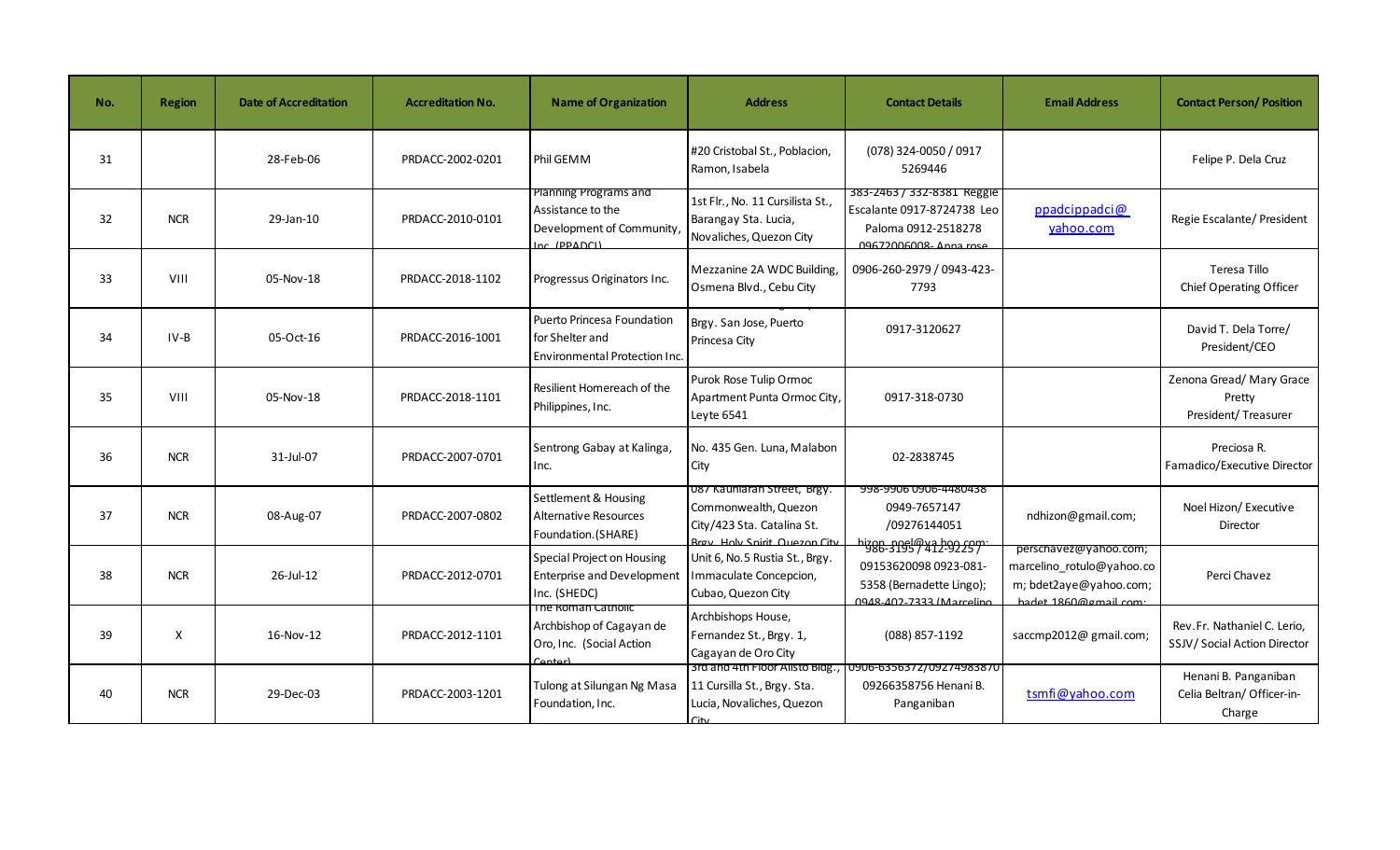| No. | <b>Region</b> | <b>Date of Accreditation</b> | <b>Accreditation No.</b> | <b>Name of Organization</b>                                                                          | <b>Address</b>                                                                                                      | <b>Contact Details</b>                                                                                                                   | <b>Email Address</b>   | <b>Contact Person/ Position</b>                         |
|-----|---------------|------------------------------|--------------------------|------------------------------------------------------------------------------------------------------|---------------------------------------------------------------------------------------------------------------------|------------------------------------------------------------------------------------------------------------------------------------------|------------------------|---------------------------------------------------------|
| 41  | <b>NCR</b>    | 13-Apr-04                    | PRDACC-2004-0401         | United Home Development.<br>Foundation (UHDF), Inc.                                                  | 38 Road 6 PVB-GSIS<br>Subdivision, Novaliches,<br>Quezon City<br>TIII P. Dela Cruz Street, San                      | 983-2959 (TF)/ 0921-<br>3014545/; 0921-301-4545<br>(Virginia Belencio); 0927-467-<br>6962 (Ar. Jenny Belencio)<br>- 09276084371 (latest) | ovc 52@yahoo.com       | Virginia Belencio/ President                            |
| 42  | <b>NCR</b>    | 03-Aug-06                    | PRDACC-2006-0801         | Urban Poor & Development<br>Services, Inc.                                                           | Bartolome, Novaliches<br>Quezon City / 003 Dormitory<br>Phase I Bray Nagkaisang                                     | Tel. No. 0918-2324287 /<br>0921-4441119 / 0906                                                                                           |                        | Ronnie Dellamas/ Executive<br>Director                  |
| 43  | <b>NCR</b>    | 10-Sep-09                    | PRDACC-2009-0901         | Urban Poor Land Acquisition<br>Networks and Development, Site, Barangay 167, Llano,<br>Inc. (UPLAND) | P. Gonzales St., Sta Fe Home<br>Caloocan City                                                                       | 0918-5669471 0929-<br>8430306                                                                                                            | tmancillajr@gmail.com; | Thomas G. Mancilla, Jr./<br><b>Executive Director</b>   |
| 44  | XI            | 16-Sep-16                    | PRDACC-2016-0901         | Urbantech Social<br>Development Services, Inc.                                                       | BIK. 7, LOT 1, Carmel Village,<br>Brgy. Miranda, Babak District,<br>Island Garden City of Samal,<br>Davan del Norte | (082)224-1551/284-3495                                                                                                                   |                        | Mr. Demetrio Dawa Jr.<br>(President)                    |
| 45  | IX            | 03-Aug-06                    | PRDACC-2006-0802         | Zamboanga Human Resource Barrio de Sinubong, Coste<br>Development, Inc.                              | Weste Zamboanga City                                                                                                | 0905-2766427                                                                                                                             |                        | Aniceto M. Casipe/ Executive<br>Director                |
| 46  | XI            | 22-Apr-19                    | PRDACC-2019-0401         | Davao Center for Shelter<br>Concern DCSC Inc.                                                        | UZ San Jose Avenue, Dona<br>Asuncion Village Brgy.<br>Pampanga, Davao City,<br>Davan del sur                        | 09171125755 / 09287064286                                                                                                                |                        | Edwin M. Dapusala<br>President                          |
| 47  | 4B            | 10-Dec-19                    | PRDACC-2019-1201         | Center for Environment<br>Settlement & Development<br>Assistance Inc (CESDAI)                        | St. Mary's Barangay San<br>Jose, Puerto Prinsesa City                                                               | 0917-5327069                                                                                                                             |                        | Ariston Arzaga/President                                |
| 46  |               | 10-Dec-19                    | PRDACC-2019-1202         | Communityline for Rural and<br>Urban Poor, Inc. (CRUPI)                                              | 2ND floor, Unit 2, Burgos<br>street, Borja Building,<br>sangitan, Cabanatuan City                                   | 09055091929                                                                                                                              |                        | Engr. Charlie D. Lugtu/<br>President                    |
| 49  | 9             | 10-Dec-19                    | PRDACC-2019-1203         | KP Zanorte Balai, Inc.                                                                               | 2nd Floor, AN Building, P.<br>Zamora St., Barra,<br>Dipolog City, Zamboanga Del                                     | $(065)$ 908 - 3236                                                                                                                       |                        | Atty. Clyde R. Naong, CPA/<br><b>Executive Director</b> |
| 50  | 9             | 10-Dec-19                    | PRDACC-2019-1204         | <b>VEMAI Uplifting Filipino</b><br>Families Inc.                                                     | 97 F Blumentrit St. Cawa-<br>Cawa, Dapitan City                                                                     | 9652356761                                                                                                                               |                        | Ms. Severina A. Crisostomo/<br>President                |